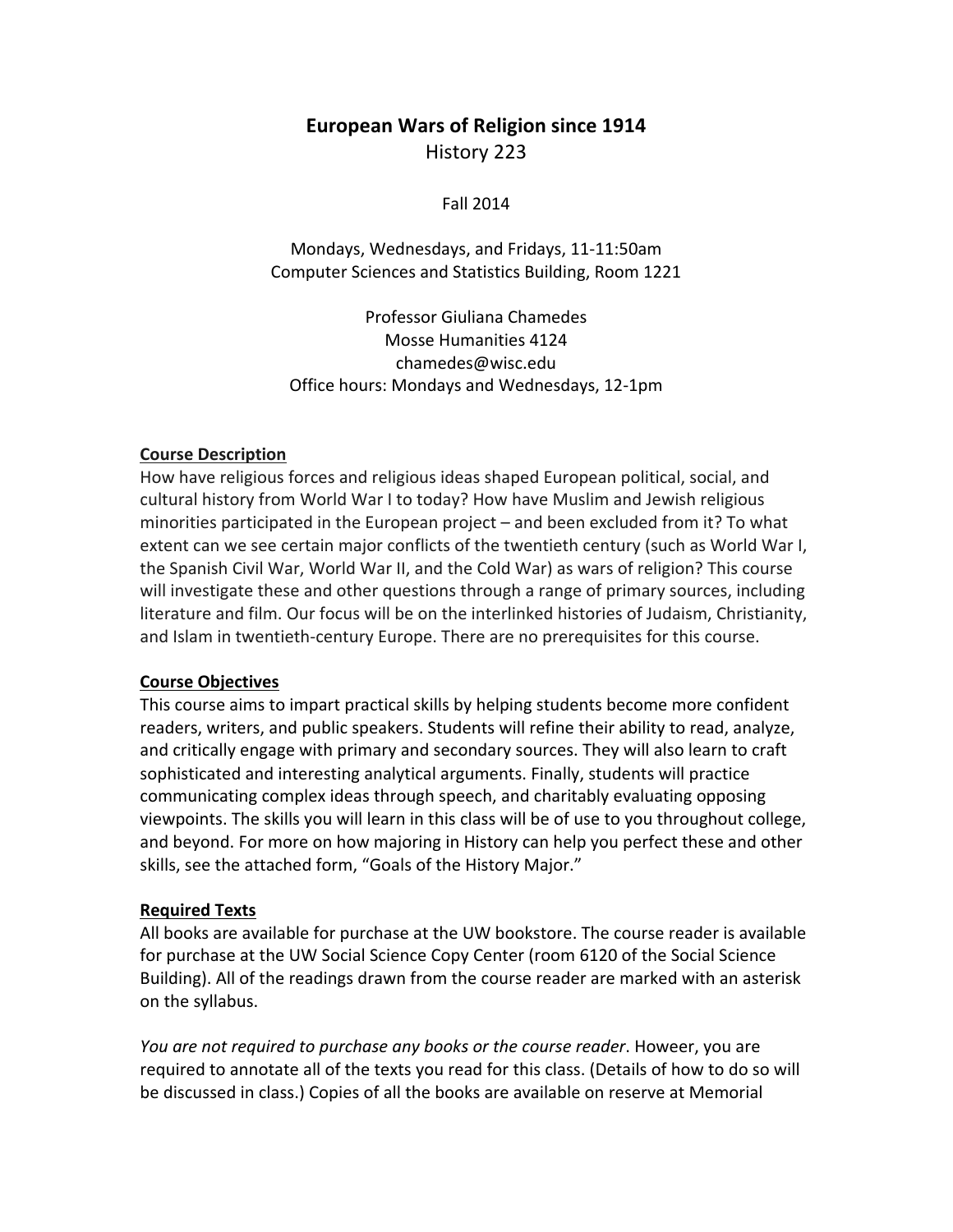Library. An electronic version of the course reader will be available for download on the course website.

Azouz Begag, *Shantytown Kid*, trans. Naïma Wolf and Alec G. Hargreaves ([1986] 2007)

Emily Greble, *Sarajevo, 1941-1945: Muslims, Christians, and Jews in Hitler's Europe* (2011)

Philip Jenkins, The Great and Holy War: How World War I Became a Religious Crusade (2014)

Primo Levi, *Survival in Auschwitz*, trans. Stuart Woolf ([1958] 1996)

Paul Preston, *The Spanish Holocaust: Inquisition and Extermination in 20th-Century Spain* (2012)

# **Films**

Julien Duvivier, *The Little World of Don Camillo* (1952)

Joris Ivens, *The Spanish Earth* (1937)

Margarethe von Trotta, *Hannah Arendt* (2012)

# **Course Requirements**

# **Class Participation (10%)**

Class participation will make or break this course. You are expected to attend class, read all of the material, and participate in group activities and discussion. Take notes and come ready to engage with the reading and with each other. A series of five short writing and speaking assignments (each worth 1% of your participation grade) will be conducted during class-time. Your attendance will be taken every day. If possible, please notify me in advance if you know that you will be absent from a class. *Every three unexcused absences will result in a half grade off of* your final grade for the course (e.g. A- to B+).

### **In-Class Midterm Exam (20%)**

The midterm will test you on materials covered in the readings and in class. You will be asked to define some of the recurring key terms in the course and write a short essay. You will be provided with a study guide in advance of the exam. The in-class midterm exam will take place on **Wednesday, October 15<sup>th</sup>.**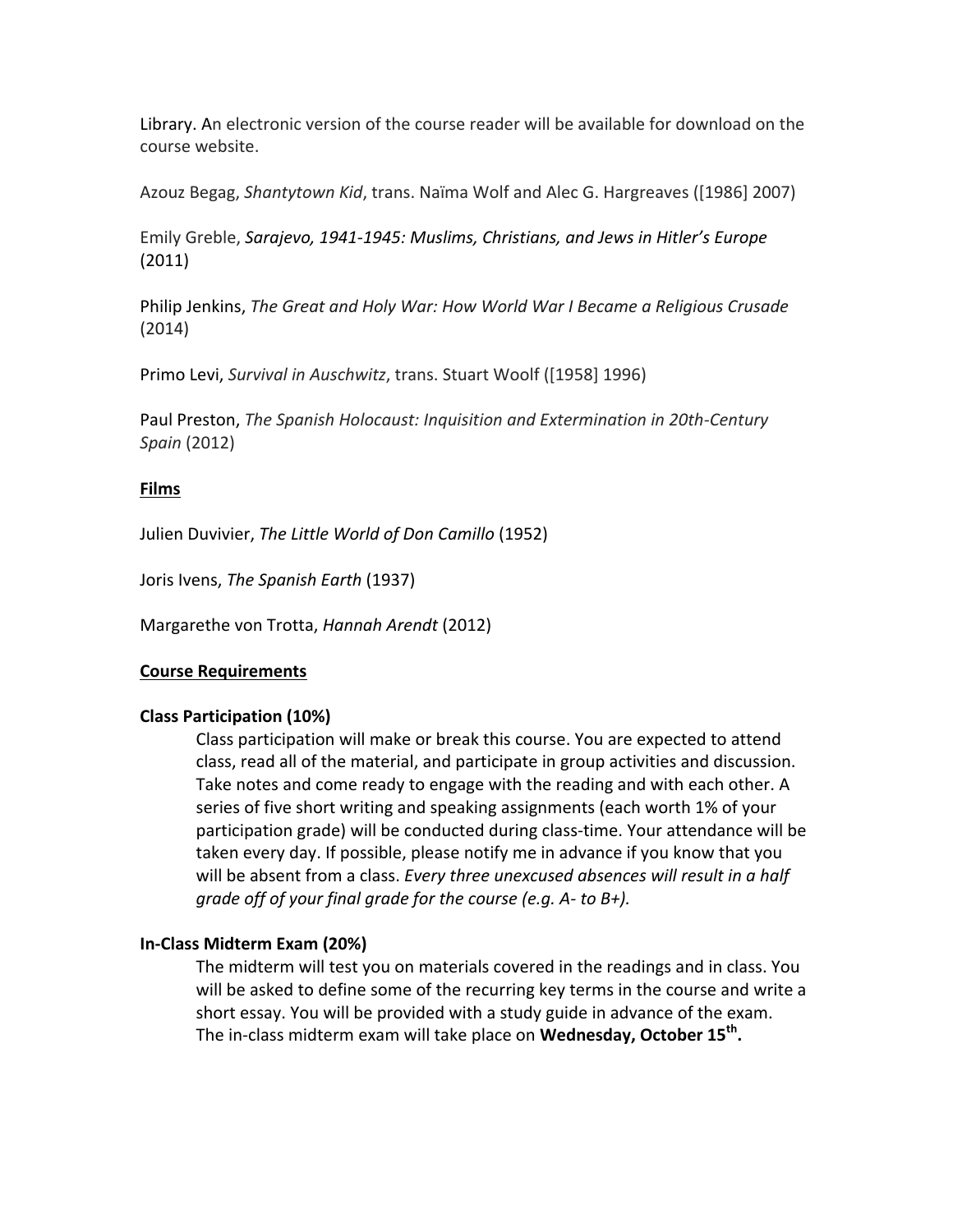#### **Four Fours: Four Short Paper Assignments, Four Pages Each (40%)**

These four, four-page, paper assignments will help you refine four key skills essential for historians and non-historians alike: 1. Contextualizing primary sources; 2. Evaluating scholarly arguments; 3. Providing constructive and charitable feedback on the work of your student-colleagues; 4. Conducting research and formulating interesting, answerable, scholarly questions.

**Paper 1 (due Monday, September 22<sup>nd</sup>):** Select a stanza, a cartoon, a film clip, or a paragraph from one of the primary sources covered in the initial weeks of the course. When and where was the source created? Who is the author of the source? What does the source say or do? What does it mean? How does knowing the historical context in which the source was produced impact our interpretation of it?

Paper 2 (due Monday, October 27<sup>th</sup>): Write a review of Adam Hochschild's lecture OR two of the cases at the Memorial Library's Special Collections exhibit, "1914, Then Came Armageddon," curated by Skye Doney and Eric O'Connor. Your two-part review should begin by summarizing the central arguments made and the historical sources used to buttress those arguments. The second part of your review should use some of the historical literature we've encountered in class to evaluate the central claims advanced in the lecture or exhibit. Finally, your paper should include a list of questions that the lecture or the exhibit raised for you about World War I.

Paper 3 (comments due on Monday, November 3<sup>rd</sup>; rewrite due Monday, **November 17<sup>th</sup>):** This assignment asks you to provide feedback on peer writing and revise your own writing in response to the comments you receive. First, write up a two-page analysis of a paper written by one of your fellow students. Please comment primarily on the argument of the paper and on whether or not it communicates that argument clearly and convincingly through the marshalling of appropriate evidence. Then, you will be asked to fully rewrite one of your assignments for the course (Paper 1 or Paper 2), taking into account the feedback you received from students and the professor.

**Paper 4 (due Monday, December 1<sup>st</sup>):** Take a trip to the Special Collections Library on the ninth floor of Memorial Library (open M-F, 9-5pm). Ask for the cart associated with our class, which contains primary sources drawn from the World War I collection, the Lester Wright collection, and other library collections. Pick **one** of these sources and put together a research proposal on the basis of that source. Your task is to convince someone to pay you to spend a few weeks of your time analysing this source. Why and how can this particular source help shed light on certain interesting historical questions? What are those questions? Remember that discussing the who/what/when/where of the source will be crucial to explaining why this source is so (potentially) significant for scholars.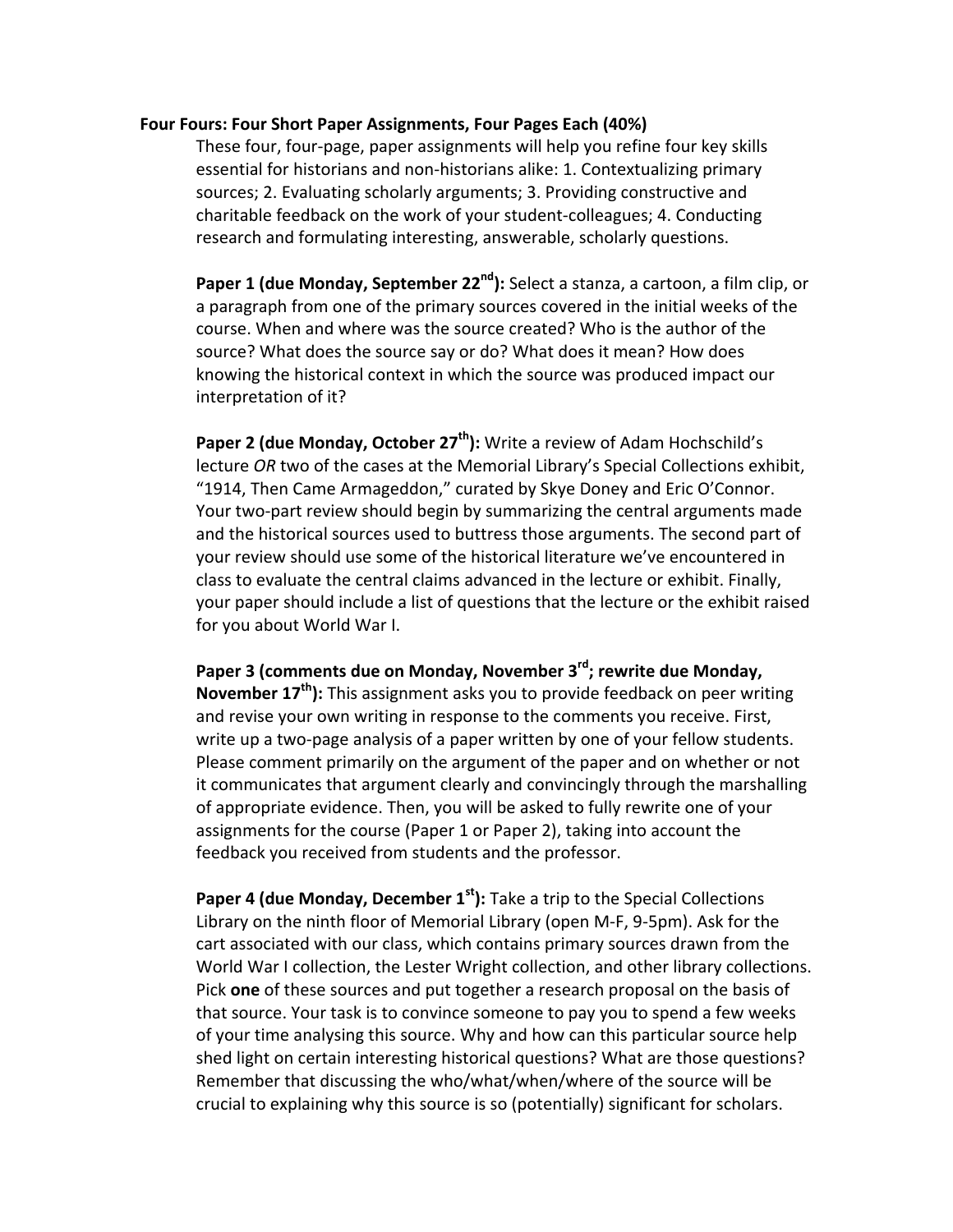#### **In-Class Oral Presentation (10%)**

You will be asked to prepare a 10-minute lecture and lead class discussion on a source selected from the class syllabus. Your mini-lecture day will be assigned with the first three weeks of class.

#### **Final Oral Exam (20%)**

The twenty-minute oral exam will test your ability to synthesize course themes and analyze a curated selection of primary and secondary sources from the class syllabus. You will be provided with a study guide in advance of the exam. The oral exam will take place during final exam week (December 15-21 $^{\text{st}}$ ).

# **Schedule of Readings**

### **Week 1: European Imperialism at the End of the 19th Century**

#### **September 3: Introduction to the Course**

### **September 5: The Scramble for Africa and European Expansionism**

#### Primary sources:

\* Edward D. Morel, "The Black Man's Burden" (1903)

\* Rudyard Kipling, "The White Man's Burden" (1899)

### **Week 2: The Dreyfus Affair and European Empire-Building**

### **September 8: European Empire-Building and Christianity**

### **September 10: The Dreyfus Affair**

### Primary sources:

- \* Émile Zola, "J'accuse" (1898)
- \* Edward Drumont, "The Jews Against France" (1898)
- \* Theodor Herzl, "On the Jewish State" (1896)
- \* Cartoon from the affair: Absolutely no talk of the affair at dinner! (1898)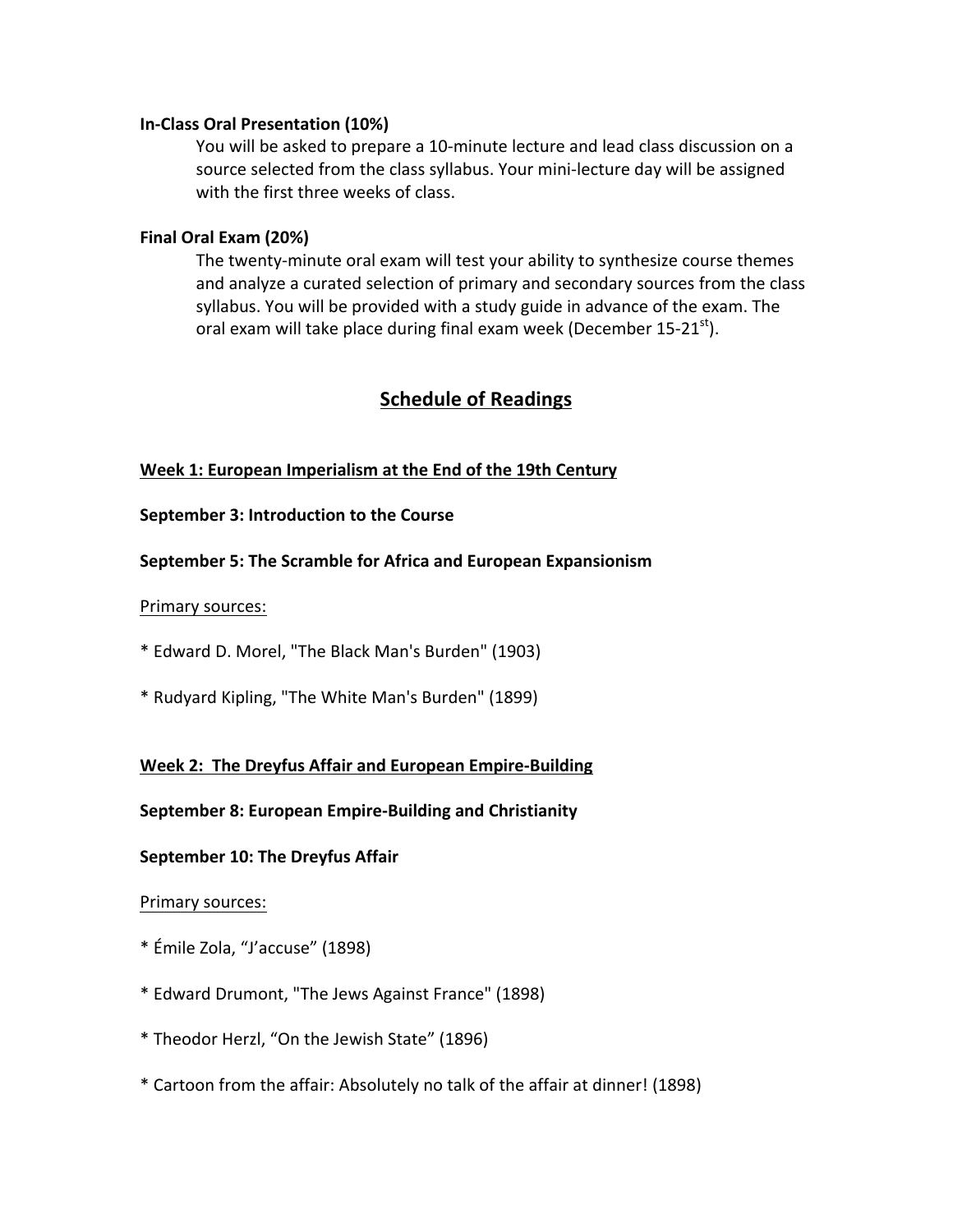- \* Anti-semitic cartoon (1898)
- \* Dreyfusard cartoon (1898)

\* British Missionary Letters from John G. Paton and Dr. Steel (1883) 

\* John G. Paton, "Introductory Note," "The New Hebrides,"; and "Life and Death on Tanna," in *Missionary to the New Hebrides: An Autobiography* (1891)

# Secondary sources:

\* J.P. Daughton, "A Colonial Affair?: Dreyfus and the French Empire," *Historical Reflections /Réflexions historiques* 31: 3 (Fall 2005): 469-84. 

\* Steven Erlanger, "French Ministry Posts Online Full File on 'Dreyfus Affair," The New *York Times* (March 6, 2013) [those who read French are also encouraged to explore the files made available online by the French Foreign Ministry, at http://www.affairedreyfus.com/p/dossier-secret.html]

### Week 3: World War I

### **September 15: The Great War as a World War**

# **September 17: Religion and World War I (Guest visit with Skye Doney)**

# **September 19: Visit to the Memorial Library World War I exhibition**

### Primary sources:

\* Rudyard Kipling, "For All We Have and Are" (1914)

\* Rudyard Kipling, "A Dead Statesman," and "Common Form," from *Epitaphs of the War*  (1918)

\* Siegfried Sassoon, "They" (1917)

Consult *one* primary source of your choosing. You will be asked to discuss the source in section. These sources are available on a cart associated with our class at the Special Collections Library  $(9^{th}$  floor of Memorial – up the hidden elevator):

- Walter Wynn, *The Bible and the War* (1918) [F0815.W99]
- Baron Porcelli, *The War and Prophecy* (n.d.?) [F0815.3]
- Anonymous, *The World's Greatest War* (n.d.?) [F0815.1]
- Great Britain, Palestine, and the Jews: Jewry's Celebration of Its National Charter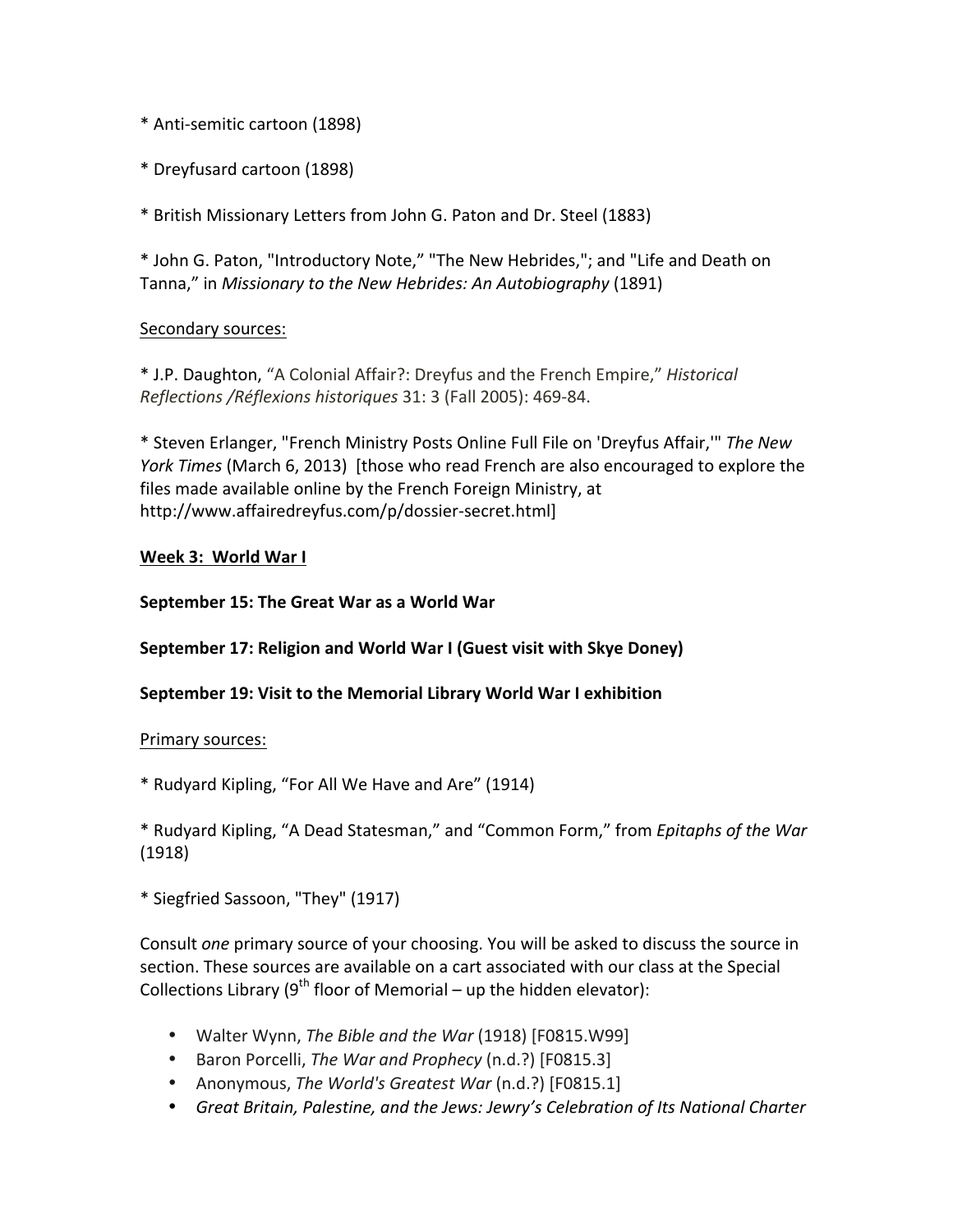(1918) [F0874.J31] 

- Society for Promoting Christian Knowledge, *Wartime Tracts for Workers* (1914-1918) [F08796.SO2.23]
- Society for Promoting Christian Knowledge, *Islam and the Gospel* (n.d.?) [F08796.S02.24]
- Society for Promoting Christian Knowledge, *Holy War* (1916) [F0876.S02.12] (this one is possibly off limits because of the exhibit but it might not make it in)
- The British Protestant Truth Society, *The Power Behind the Scenes in the Great War* (n.d.?) [F098.C28.3]

# Secondary sources:

Philip Jenkins, "Introduction," "Chapter Two," "Chapter Three," in The Great and Holy *War: How World War I Became a Religious Crusade, 1-28; 63-107.* 

# Week 4: The Armenian Genocide, the Peace Settlement, the Balfour Declaration, and **the Unmixing of Peoples at Versailles**

### **September 22: The Armenian Genocide**

### **September 24: The Peace Settlement and the Balfour Declaration**

### Primary sources:

- \* William Saroyan, "The Armenian and the Armenian," from *Inhale & Exhale* (1936)
- \* Lord Bryce, "Preface: The Treatment of Armenians in the Ottoman Empire, 1915-6"
- \* Letter of Arthur Balfour to Walter Rothschild, November 2nd, 1917

### Secondary sources:

Philip Jenkins, "Chapter 9: A New Zion -- The Crisis of European Judaism and the Vision of a New World," and "Chapter 11: Genocide -- the Destruction of the Oldest Christian World," in *The Great and Holy War: How World War I Became a Religious Crusade*, 234-267; 287-314.

### **Week 5: Lenin vs. Wilson vs. Pope Benedict XVth**

**September 29: The Vatican as a new geopolitical force** 

**October 1: The Russian Revolution and its aftermath**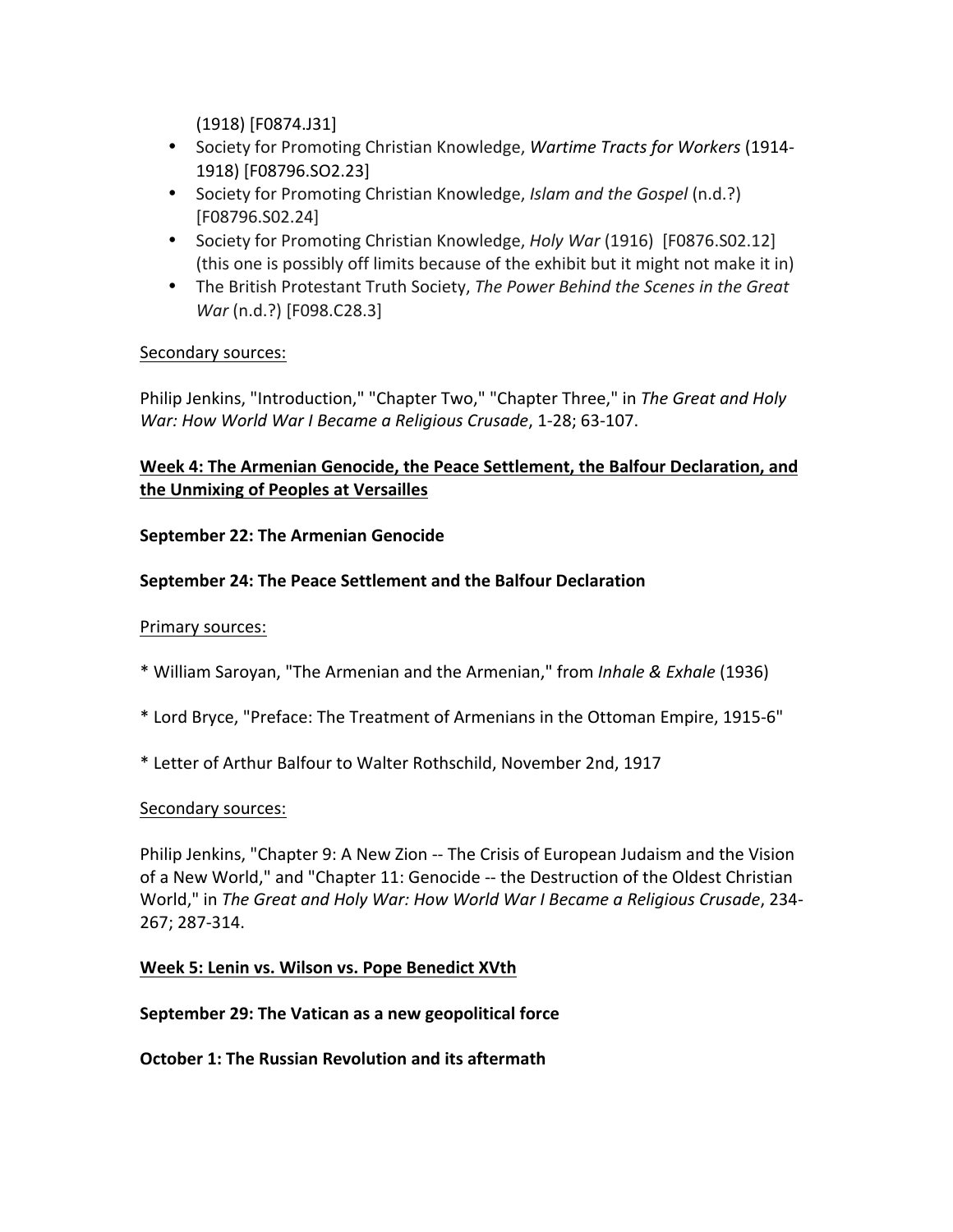#### Primary sources:

\* Pope Benedict XV, "Peace Proposal" (August 1, 1917)

\* Woodrow Wilson, "What We Are Fighting For" (May 26, 1916); "A Reply to the Pope's Proposal for Peace" (August 27, 1917); "The Fourteen Principles" [extracted from "The Program of Peace"] (January 8, 1917); "The Four Principles of Peace" (February 11, 1918), in *War Addresses of Woodrow Wilson*, ed. Arthur Roy Leonard (1921), pp. 47-50; 61-66; 92 (gets cooking at 97)-101; 102-111.

\* Vladimir Lenin, "The Socialist Revolution and the Right of Nations to Self-Determination" (April 1916), from Lenin: Collected Works, volume 22, pages 143-156.

\* Vladimir Mayakovsky, "The Poet Worker" (1918); "Lines on a Soviet Passport" (1929)

#### Secondary sources:

Philip Jenkins, "Chapter Six," in The Great and Holy War: How World War I Became a *Religious Crusade*, 163-188.

\* Mark Mazower, "Minorities and the League of Nations in Interwar Europe," *Daedalus* 126.2 (spring 1997): 47-63.

### Week 6: The Rise of Fascism and the Vatican as a new geopolitical force

**October 6: The March on Rome and the Origins of the 'Fascist Revolution'** 

**October 8: The Vatican and the Fascist state** 

### **October 10: Guest visit from an undergraduate global traveller on studying abroad**

\* MOSSE LECTURE: October 8<sup>th</sup>: Adam Hochschild, "1914-1918: The War Within the **War"** (attendance is mandatory – please contact me two weeks in advance if you have a schedule conflict)**\***

#### Primary sources:

\* Benito Mussolini, "The Achievements of the Fascist Revolution," 1929, as reprinted in Fascism: A Reader, ed. Roger Griffin, pp. 62-5.

\* Pope Pius XI, "Speech at the Catholic University of Milan," 1929, as reprinted in *The Treaty of the Lateran, ed. Benedict Williamson, pp.67-9.*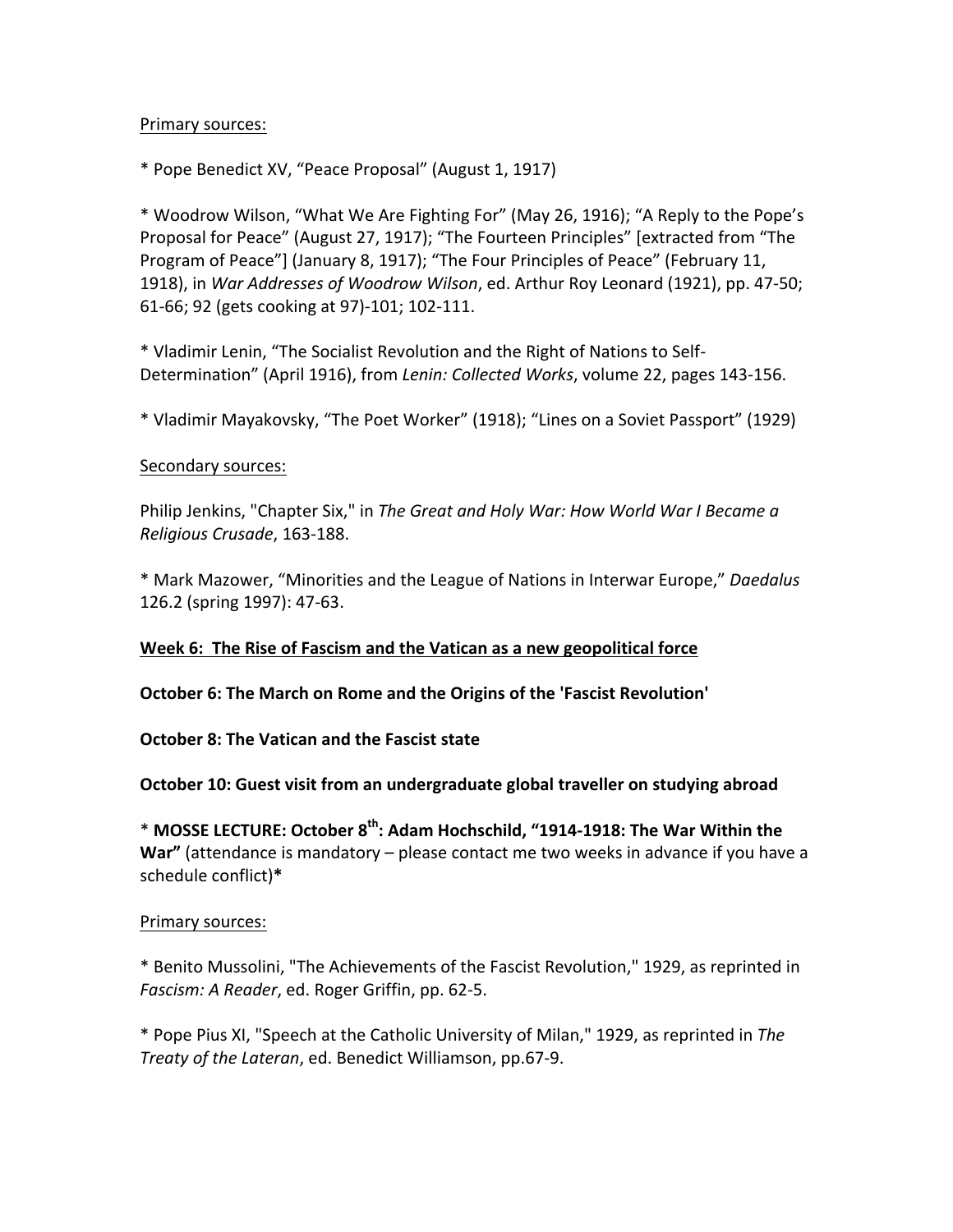\* Benito Mussolini, "Speech after the signing of the Lateran Agreements," as reprinted in The Treaty of the Lateran, ed. Benedict Williamson, pp. 72-5.

\* "The Lateran Agreements" (1929)

# Secondary sources:

\* Emilio Gentile, "Fascism as Political Religion," *Journal of Contemporary History*, 25.3 (May-June 1990), 229-251.

\* Peter Kent, "A Very Determined Antagonist," in *The Pope and the Duce: The International Impact of the Lateran Agreements*, 1-17.

# Week 7: The Anti-Religious Campaigns and the Vatican Anti-Communist Crusade

# **October 13: Religion after the Russian Revolution**

# **October 15: The Vatican Anti-Communist Campaign**

# Primary sources:

\* Marx, "Introduction," *Hegel's Philosophy of Right* (1844) 

\* Alexandra Kollontai, "Communism and the Family" (1920) 

\* Committee of Soviet Organizations of the Baikal Region, "Decree on the Separation of School and Church" (February 26, 1918)

\* Information Department, Unified State Political Directorate (OGPU), "On Anti-Semitic Work by the Clergy" (1926)

\* Panteleymon Romanov, "About Cows" (1918) and "Inventory" (1919), in *The Fatal*  Eggs and Other Soviet Inventory, 3-6; 6-11.

\* Pope Pius XI, *Divini Redemptoris* (1937) 

# Secondary sources:

\* Geoffrey Hosking, "Religion and Nationality under the Soviet State," in *The First* Socialist Society: A History of the Soviet Union From Within (1992), 227-261.

# **Week 8: The Nazi State and Religious Minorities**

**October 20: The Rise of Nazism and the** *Reichskonkordat*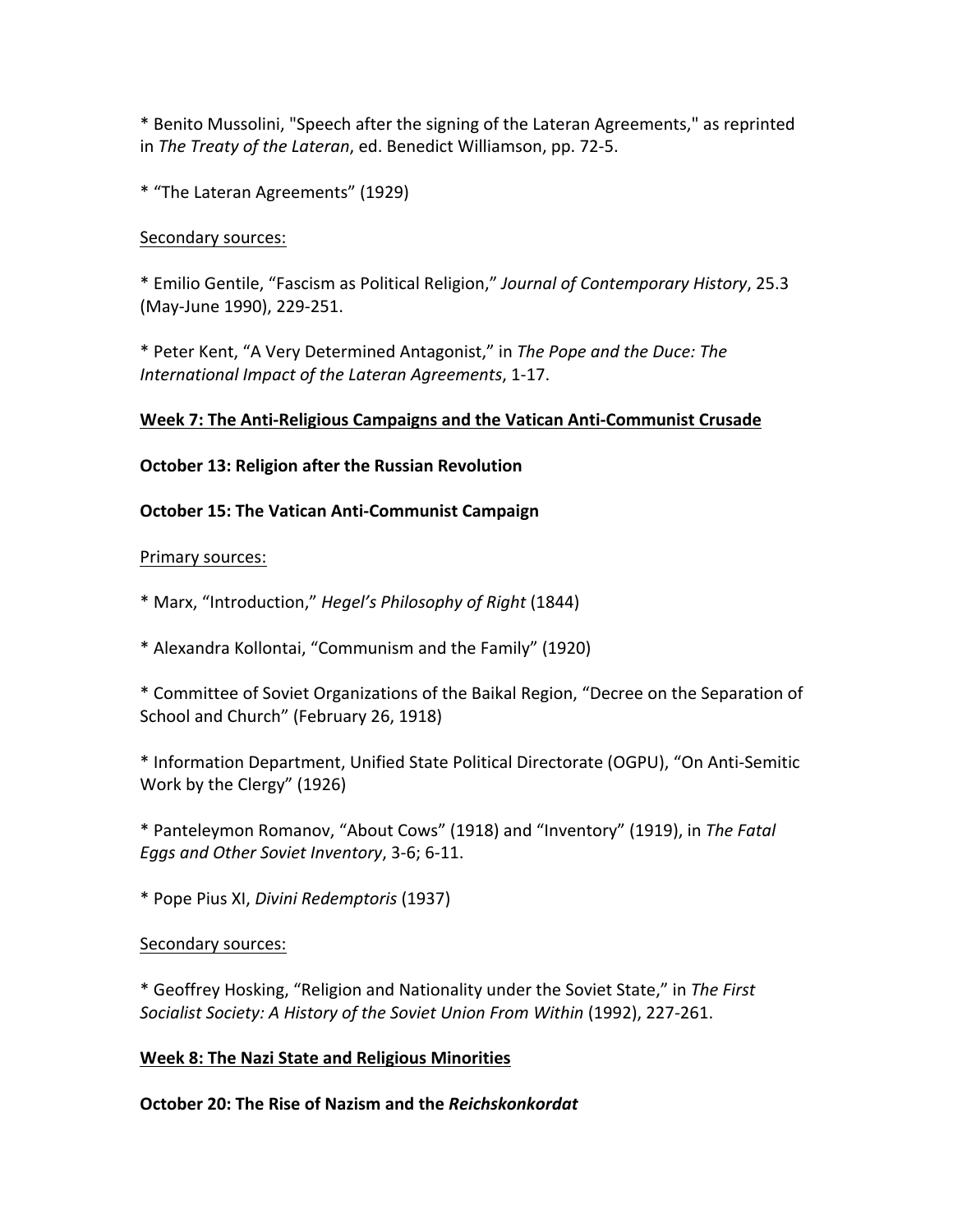### **October 22: Nazi Racism and Minority Rights**

#### Primary sources:

\* "The Reich Citizenship Law" (September 1935)

\* Hitler's speech before the first Greater German Reichstag (January 1939), 1-20

"The Future of Zionist Policy" (1932), in The Origins of Israel: 1882-1948: A Documentary *History*, ed. Eran Kaplan and Derek Penslar [NB: this text will be distributed in class]

### Secondary sources:

\* George Mosse, *Toward the Final Solution: A History of European Racism* (1978), Introduction; 1-50; 150-168.

\* Annegret Ehmann, "From Colonial Racism to Nazi Population Policy: The Role of the So-Called Mischlinge," in *The Holocaust and History* (1998), eds. Michael Berenbaum and Abraham J. Peck, 115-133.

### **Week 9: The Spanish Civil War**

### **October 27: The Spanish Civil War in European International History**

### **October 29: The Spanish Civil War as Religious Tragedy**

Primary sources:

Joris Ivens, *The Spanish Earth* (1937)

#### Secondary sources:

Paul Preston, "Part I: The Origins of Hatred and Violence," in The Spanish Holocaust  $(2012)$ ,  $3-89$ .

### **Week 10: Mass Violence in Hitler's Europe**

### **November 3: A 'Spanish Holocaust'?**

**November 5: Jews, Christians, and Muslims in Occupied France and Yugoslavia**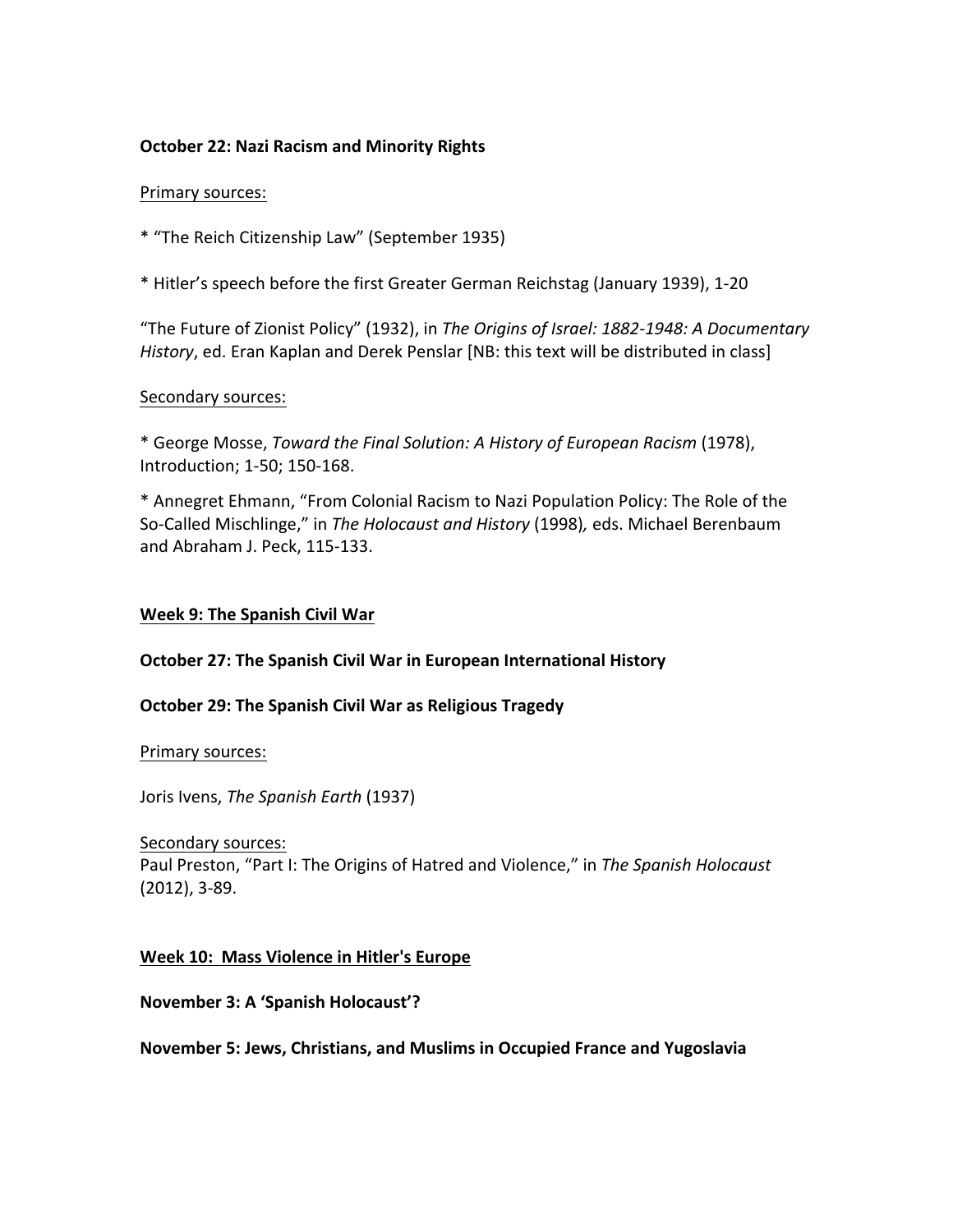#### Primary sources:

\* Munevera Hadzisehovic, *A Muslim Woman in Tito's Yugoslavia*, 51-69.

#### Secondary sources:

Paul Preston, *The Spanish Holocaust*, 383-471; 471-519.

Emily Greble, "Chapters 2 and 3," in Sarajevo, 1941-1945: Muslims, Christians, and Jews *in Hitler's Europe*, 54-119.

#### **Week 11: Surviving World War II**

#### **November 10: The Holocaust in Historical Perspective**

**November 12: Subjective Perceptions, Collective Suffering**

#### Primary sources:

Primo Levi, *Survival in Auschwitz* (1947)

#### Secondary sources:

Emily Greble, "Chapter 4," in Sarajevo, 1941-1945: Muslims, Christians, and Jews in *Hitler's Europe*, 119-148.

### **Week 12: The Religious Cold War**

**November 17: The Contested Origins of the Cold War** 

**November 19: Christian Democracy and the Religious Cold War** 

**November 21: Guest visitor! Lindsay Williamson, the History Department's Career** Connections Advisor, will be gracing us with her presence.

#### Primary sources:

Julien Duvivier, "The Little World of Don Camillo" (1952)

\* Richard Crossman, ed., *The God That Failed* (1949), selections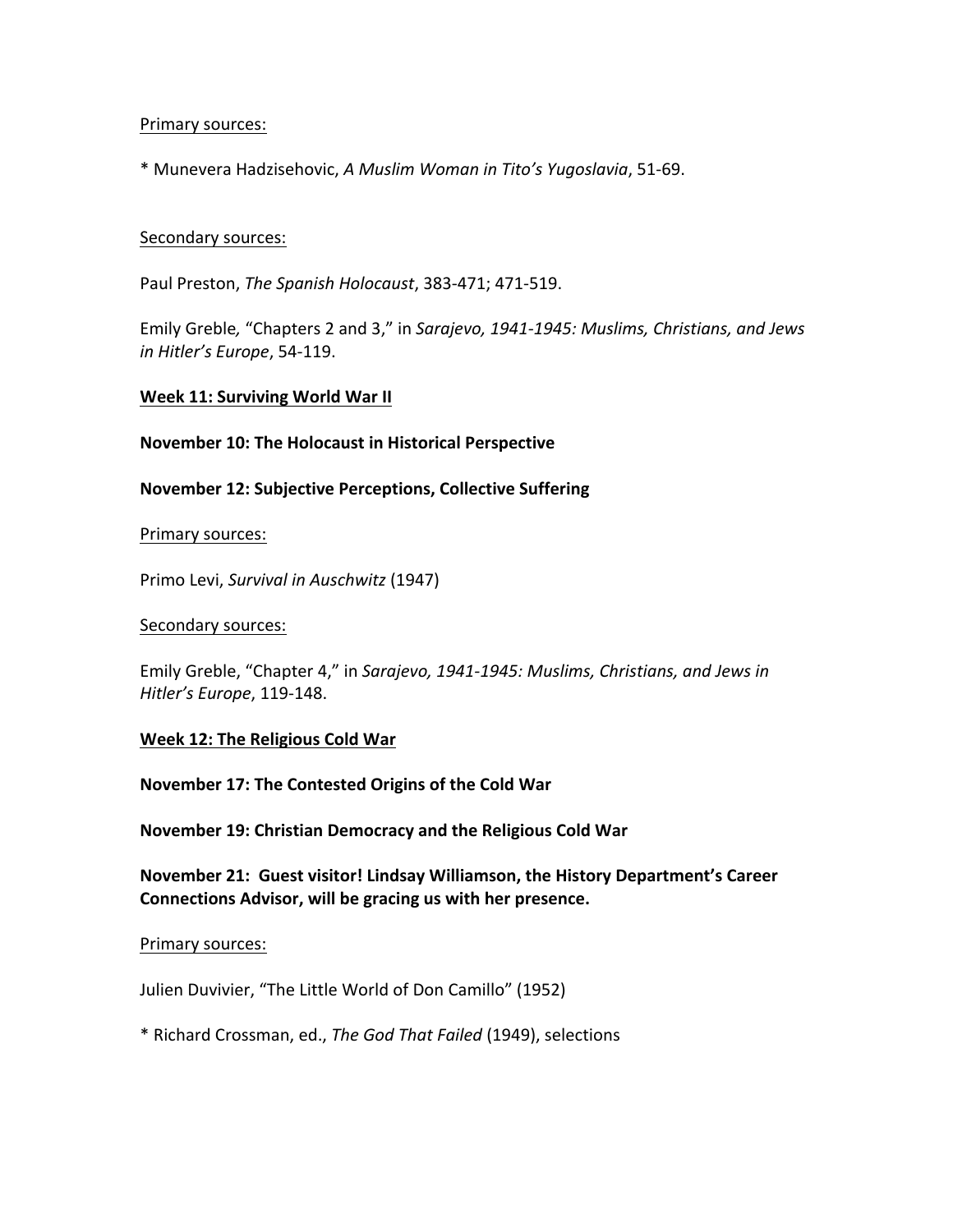### Secondary sources:

\* Peter Kent, "Papal Leadership After the War," The Lonely Cold War of Pope Pius XII, 87-100.

Emily Greble, "Chapter 7: The Final Months – From Total War to Communist Victory," in *Sarajevo, 1941-1945: Muslims, Christians, and Jews in Hitler's Europe*, 208-241.

#### **Week 13: The Religious Cold War, Israel, and Decolonization**

**November 24: Nuremberg, Israel, and the Cold War** 

#### **November 26: Decolonization and the Rise of Holocaust Memory**

*Note:* We are not meeting on November 28<sup>th</sup> this week. Happy Thanksgiving, **everyone!**

#### Primary sources:

Hannah Arendt, dir. Margarethe von Trotta (2012)

\* Hannah Arendt, "Eichmann in Jerusalem," *The New Yorker* (1963)

\* Hannah Arendt, "The Deputy: Guilt by Silence?" (1964) [NB: This will be distributed in class]

*The Sorrow and the Pity* (1969) [select interviews, to be shown in class]

#### Secondary sources:

\* Maud Mandel, "Colonial Politics, Middle Eastern War, and City Spaces: Marseilles in 1948," Muslims and Jews in France: A History of Conflict, 15-34.

#### **Week 14: The Algerian War and the Movement of Peoples**

#### **December 1: The Algerian War**

### December 3: Changing Demographics and the End of the Cold War

#### Primary sources:

\* Henri Alleg, *La Question*, 33-53; 89-92.

Azouz Begag, *Shantytown Kid*, 1-75.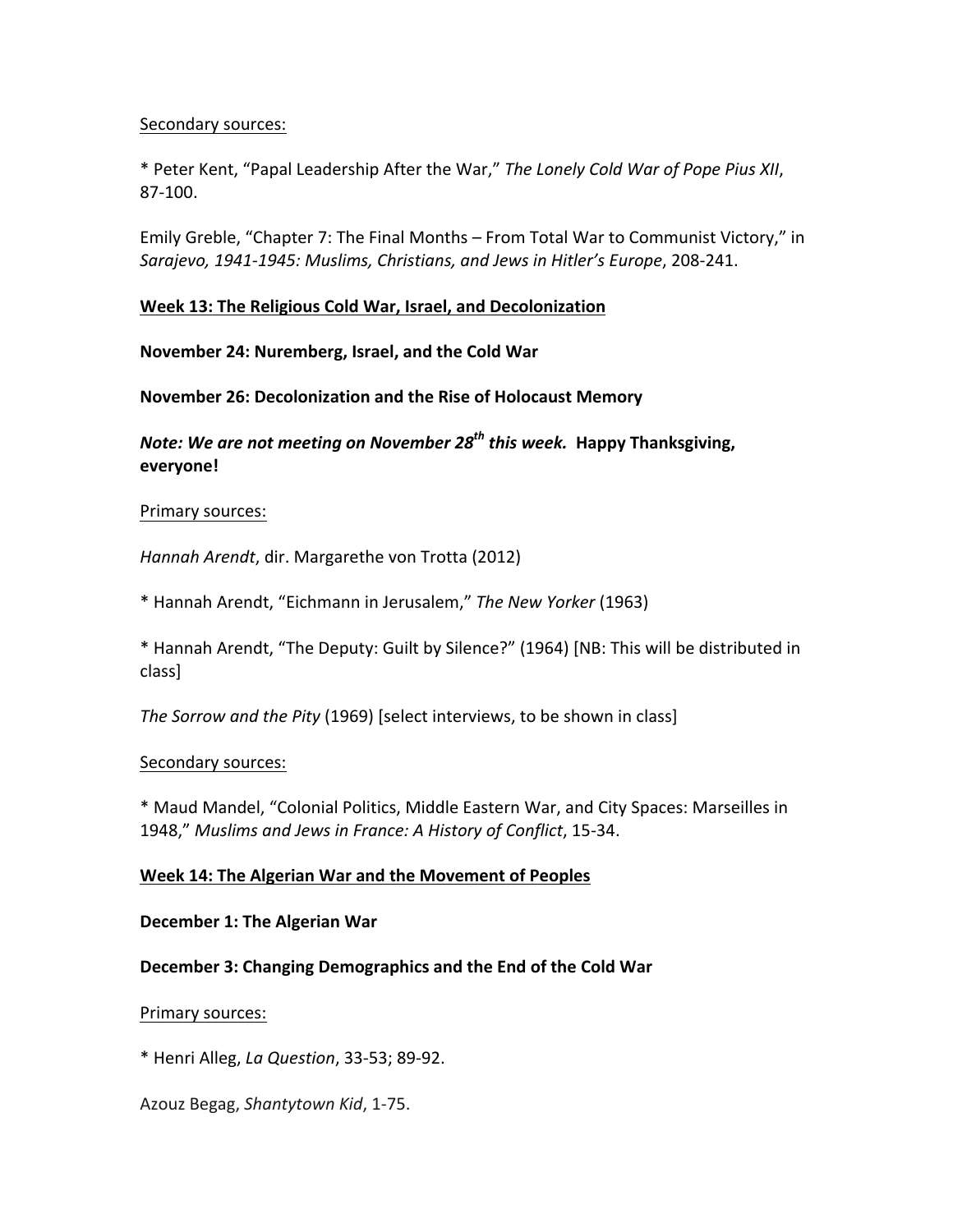### Secondary sources:

\* Joshua Cole, "Intimate Acts and Unspeakable Relations: Remembering Torture and the War for Algerian Independence," in Alec G. Hargreaves, ed., *Memory, Empire, and* Postcolonialism: Legacies of French Colonialism (Lanham, MD: Lexington Books, 2005), 125-141.

### **Week 15: Religious Majorities and Minorities in Europe Today**

### **December 8: Outsiders and Insiders**

### **December 10: Crucifixes and Headscarves**

Primary source:

Azouz Begag, *Shantytown Kid*, 76-201.

### Secondary source:

\* Leora Auslander, "Bavarian Crucifixes and French Headscarves: Religious Signs and the Postmodern European States," Cultural Dynamics (November 2000): 283-309.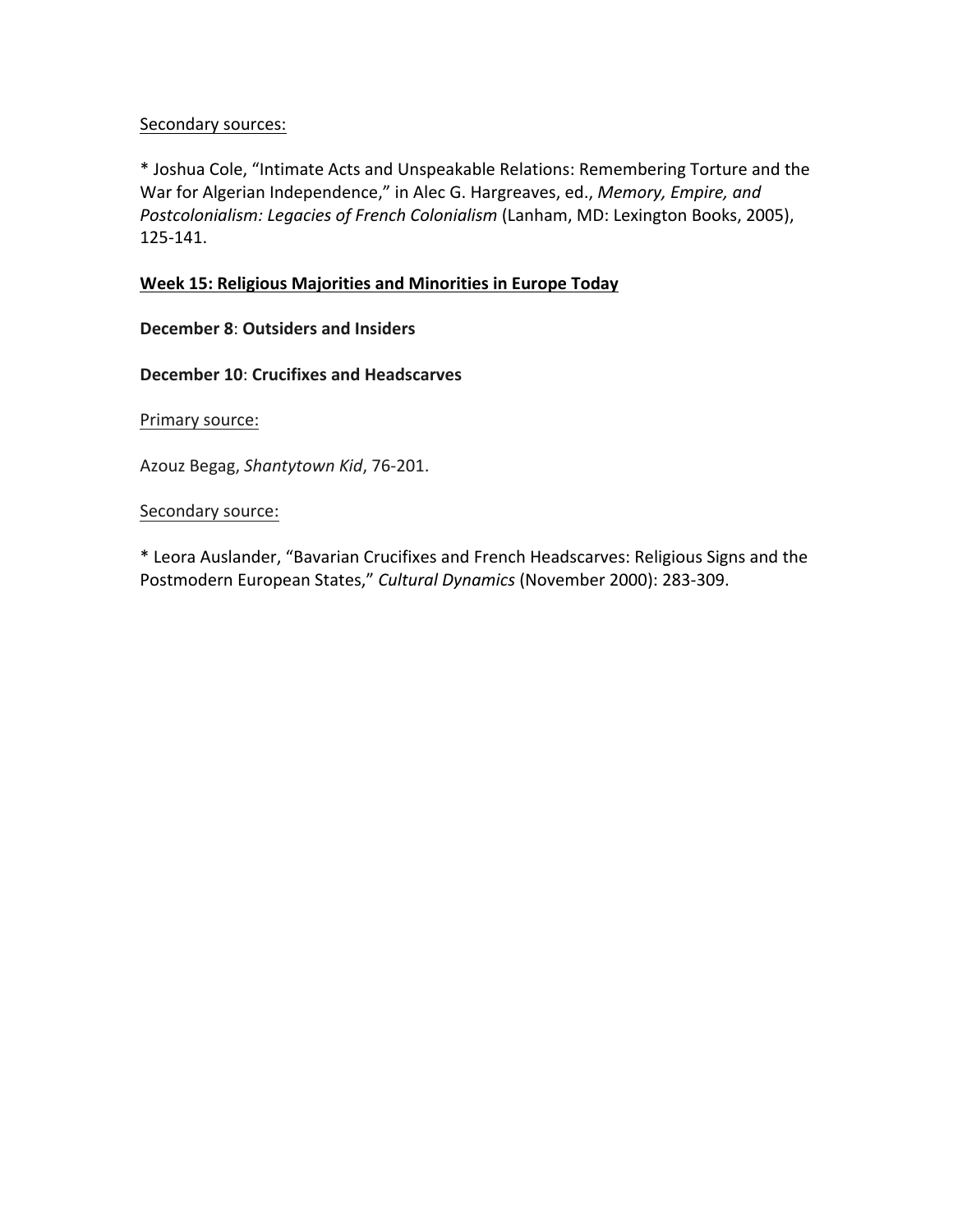History can teach you tons of useful skills, regardless of what you're thinking of *doing once you graduate from college. Consider majoring in history!*

*Talk* to prof. GC if you'd like more information on the department and the requirements. *She can also put you in touch with current and recent history majors.* 

*Here's* the skinny from the *Department* of *History* on what you'll learn as a history *major…*

# Goals of the History Major

The goal of the history major is to offer students the knowledge and skills they need to gain a critical perspective on the past. Students will learn to define important historical questions, analyze relevant evidence with rigor and creativity, and present convincing arguments and conclusions based on original research in a manner that contributes to academic and public discussions. In History, as in other humanistic disciplines, students will practice resourceful inquiry and careful reading. They will advance their writing and public speaking skills to engage historical and contemporary issues.

To ensure that students gain exposure to some of the great diversity of topics, methodologies, and philosophical concerns that inform the study of history, the department requires a combination of courses that offers breadth, depth, and variety of exposition. Through those courses, students should develop:

- 1. Broad acquaintance with several geographic areas of the world and with both the pre-modern and modern eras.
- 2. Familiarity with the range of sources and modes through which historical information can be found and expressed. Sources may include textual, oral, physical, and visual materials. The data within them may be qualitative or quantitative, and they may be available in printed, digital, or other formats. Modes of expression may include textbooks, monographs, scholarly articles, essays, literary works, or digital presentations.
- 3. In-depth understanding of a topic of their choice through original or creative research.
- 4. The ability to identify the skills developed in the history major and to articulate the applicability of those skills to a variety of endeavors and career paths beyond the professional practice of history.

# Skills Developed in the Major

# *Define Important Historical Questions*

1. Pose a historical question and explain its academic and public implications.